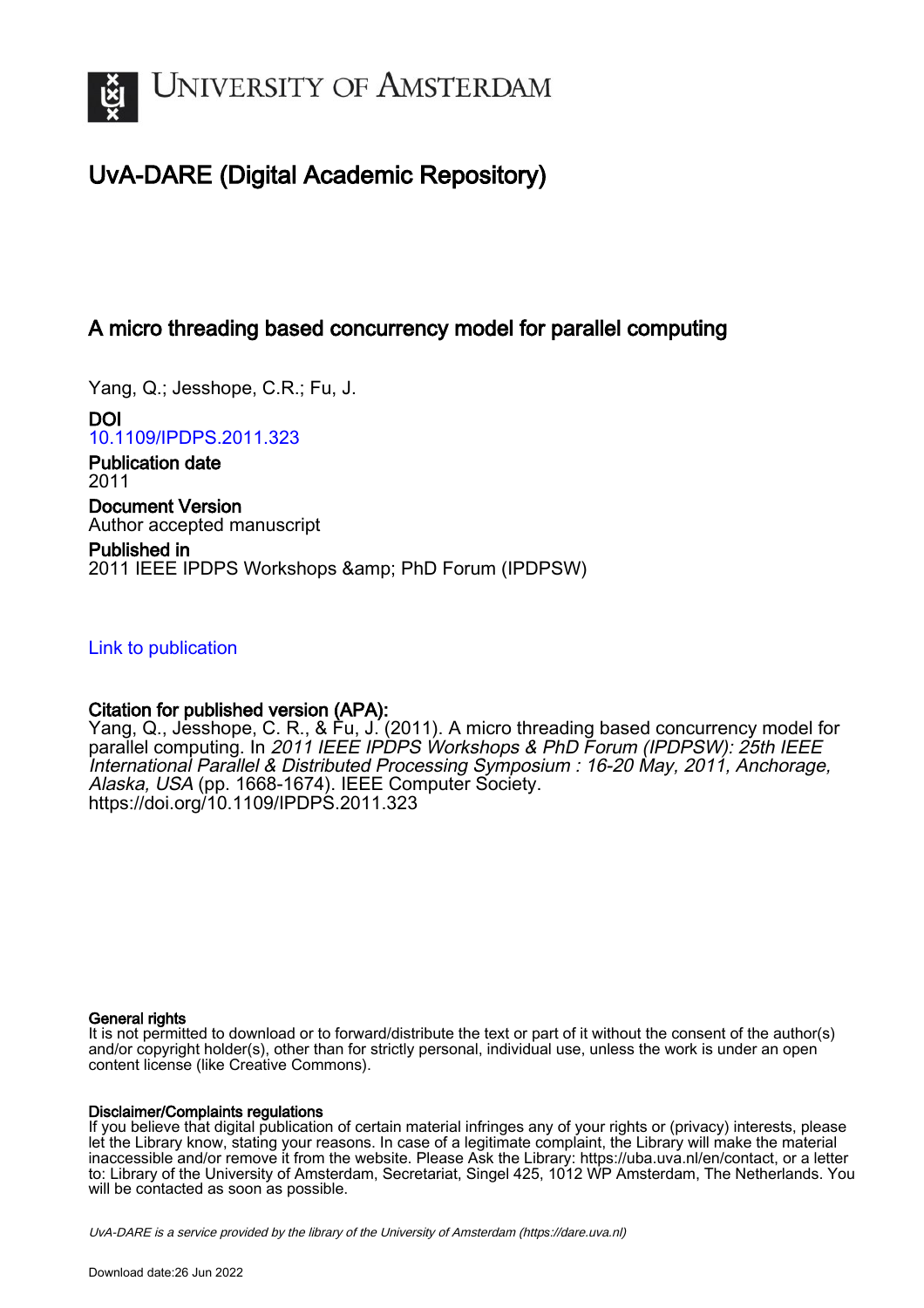*Qiang YANG, C.R.JESSHOPE, Jian FU*

*Institute of informatics* University of Amsterdam The Netherlands { q.yang, c.r.jesshope, j.fu }@uva.nl

*Abstract***— The continuing launch of various multi-core processors backs parallel computing for gaining higher performance; however, it also exerts pressures on software developers concerning how to make full use of the multiplicity of resources to get the required benefits due to high coupling of parallel programs to specified hardware. In this paper, we propose SVP, a micro-threading based concurrency model, as an alternative to efficiently program on and manage multicore, even many-core systems. SVP isolates programming from executing resources so that programs are compiled once and execute regardless of actual cores available, not only numbers, but also properties to achieve scalable speedup. Such lower coupling, better flexibility and portability in parallel applications are highly appreciated. To investigate SVP, tool chains and a fully functional software simulator of an SVP many-core chip have been developed for test and verification. Using this infrastructure, we are able to show how much we can gain from SVP and how speedup is scaled by running the same binary code of Game of Life on a scalable many-core platform.** 

*Keywords- parallel computing; concurrency model; multi core and multi threading;* 

#### I. INTRODUCTION

Off the shelf processors like server-side IBM POWER 7 and Victoria Falls from SUN, Intel's sandy bridge and AMD's Interlagos technology for personal computers, and GPUs from NVIDIA and ATI tell us that multi core technology has been mature and a commercial reality. It also promises parallel computing in the main stream since the end of frequency worship. Predictably, out of a need for higher performance, ongoing research and development from these giants is propelling computing towards an era with even larger parallel scale.

Nowadays, success of different multi-core architectures has proved that multithreading is a shortcut to better performance, but overcoming difficulties to make full use of these advantages to get what is required falls, to a great extent, on software developers and is notoriously hard. Performance not only relies on how concurrency should be exposed and managed, but also at what level of granularity is most suitable so that overheads of concurrency creation, synchronization and related communications are moderate. Additionally, a system expansion or reconfiguration often leads to new cycles of application optimization to improve performance for the new configuration. In this perspective, concurrent programs are constrained at quite low level of

flexibility and reusability to achieve scalable speedup without labor-intensive work.

In order to solve these issues, SVP (Self-adaptive Virtual Processor), as the result of a decade of architecture research aims to give a holistic approach to programming many cores on chip. It subsumes new programming and execution models to isolate parallel programming from hardware characteristics and deploys concurrency to processing resources with a suitable granularity dynamically [1].

As a programming model, SVP addresses fine-grained parallelism with hierarchy to capture different levels of granularity with explicit dependencies. Both program development and compilation face abstract targets but guarantee deadlock freedom; thus programmers can focus on exploiting all potential concurrency without worrying about whether and how it will be supported by the specified hardware. Besides, mapping concurrency to an abstract target can avoid compatible issues.

As an execution model, SVP maps software threads to a certain platform and adjusts to hardware granularity at run time without any code transformation. Instructions are driven by control flow but threads are scheduled by data flow to tolerate long latency operations. Synchronizations of concurrent threads are always implicit and automatic without explicit management to avoid extra communication. Memory consistency is guaranteed internally to maintain determinism while forcing any access to critical sections sequential to eliminate the inevitable race conditions without locks or barriers.

The usability of SVP is strongly enhanced by tool chains developed by University of Amsterdam and other collaborators [2]. Beyond compatibility with C and  $C_{++}$ , we propose a less generic programming language based on μTC [3] for SVP and an accompanying compiler based on GCC. The need for evaluation and verification gives birth to the Micro grid software simulator – a many-core architecture with RISC ISA implementing the SVP run-time system. With this support, performance evaluation can be carried out smoothly. And in this paper, we choose "Game of life" to demonstrate what the SVP benefits are.

The rest of paper is arranged as follows. More details of SVP model with tool chains will be given in section 2. Experiment, performance evaluation and analysis are located section 3, followed by future work and conclusion.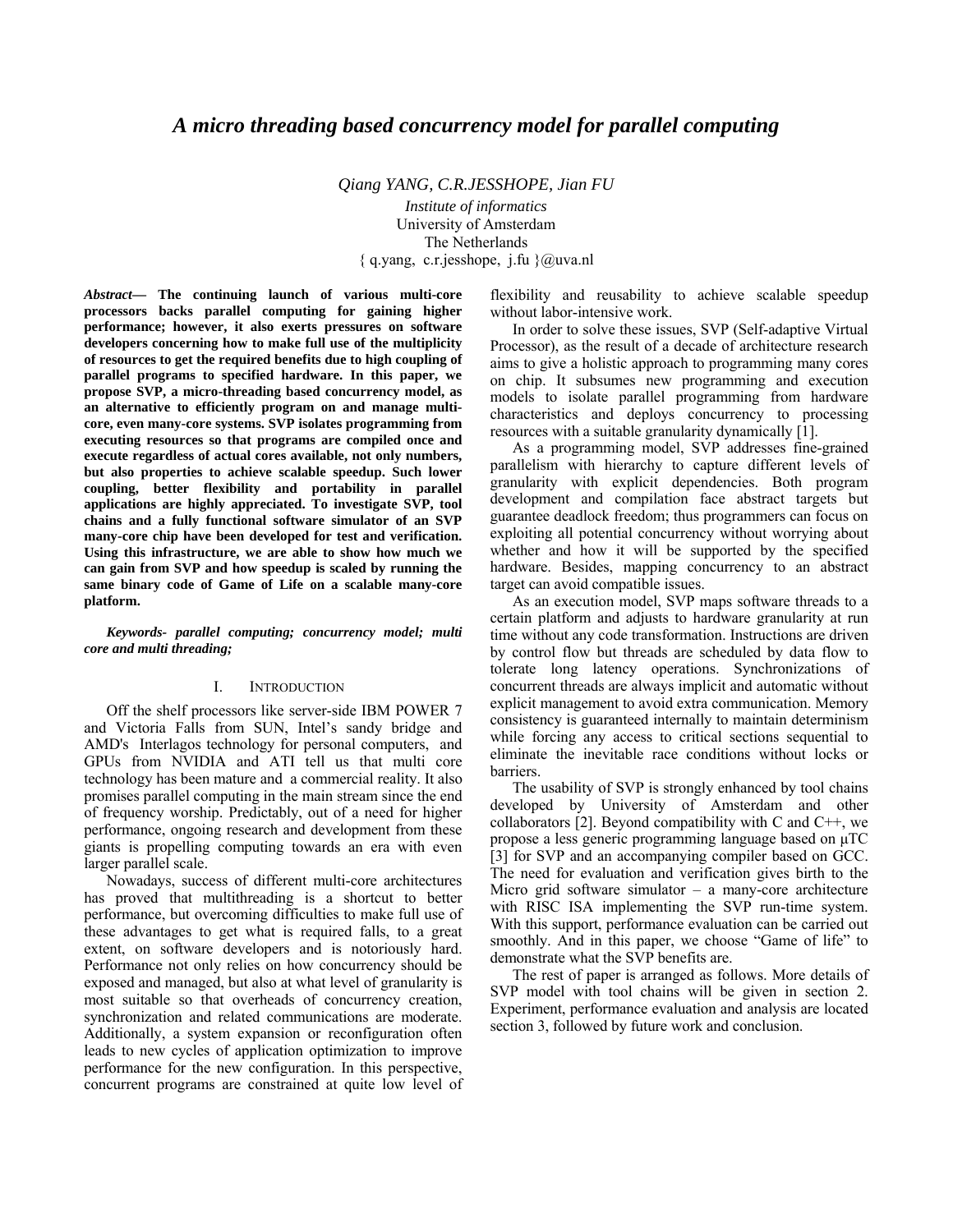#### II. SVP AND THE SUPPORTING TOOL CHAIN

The initiation of SVP aims to solve two key issues of parallel programming, i.e. concurrency expression and resource mapping. In order to break their mutual influence, SVP integrates the micro threading based programming model and a run-time scheduler to take charge of each.

#### *A. SVP Programming Model*

The base of SVP programming model is called micro threading [4] originally designed for DRISC [5] (Dynamic RISC) — a data flow scheduling mechanism for RISC ISA.

In SVP programming model, concurrency is exposed by creating families of indexed threads that are statically homogenous but dynamically heterogeneous. Nesting and continuous creation is allowed to build a concurrency tree with levels of granularity from software component composition down to inner loops. A family creation has a cost of a few cycles and can be customized with desired thread numbers, thread function entry and then bound at run time to a collection of processing resources, a named place, which is the very abstract target adopted for programming. A place labeled with a unique id can directly be acquired by allocation from the place manager for a contractual amount of time like memory allocation. A place may be shared by different families by referencing the same identifier on creation.

A parent thread is allowed to execute concurrently and communicate with child threads it created asynchronously and a child family can collectively signal completion to its parent using synchronization. For the sake of locality and determinism, SVP applies constraints on interactions between parents and their children by explicit declaration of dependencies categorized into *globals* and *shareds*. *Globals* are written once by a parent and seen by all children but are read only. A write to a shared in a parent can only be seen and read by the first child thread, even it has created more, and the same action in a thread is only visible to its immediate successor in index sequence. The last thread's operations on *shareds* will be directly reflected on corresponding variables in parent's context that caused the initialization. So a unidirectional channel is built for communications and synchronizations between a parent and its children, as well as all threads of the same family. This pattern provides a well-defined sequential schedule and an abstract notion of locality to high level complier; it also guarantees deadlock freedom provided that there are sufficient resources.

To maintain memory consistency, only writes by the parent before creation are visible to all their subordinates; writes by child threads are visible to the parent only after family synchronization. Although it is loose and memory dependencies should be handled by explicit synchronizations, it can be efficiently achieved by bulk synchronization of pending memory requests on family creation and termination when implemented by hardware.

Additionally, exclusive places are provided for other unavoidable non-determinism like producer-consumer problems. The semantics of this approach are that families created at such a place must run sequentially so that accesses

to any shared memory is exclusive. Therefore, concurrent operations on the same memory variables can be dispatched to the same exclusive place serving as a "secretary" e.g. in [6] without locks and semaphores. However, there is an additional constraint on memory consistency. Any thread running at an exclusive place must see all memory updated by any prior thread running at the same place. This is the only situation in which unrelated threads can share memory reliably.

#### *B. SVP Run-time Scheduler and Simulator*

The Micro Grid [7] is a software simulator that implements SVP many-core architecture by extending the Alpha ISA with instructions and mechanisms supporting the SVP programming model and a dynamic scheduler for concurrency mapping and management.

Basically, an SVP core is an in-order Alpha core with extension on memories and pipeline to support the programming model.

Since *globals* and *shareds* are mapped to basic data types (integer and float), the unidirectional channel is constructed on the i-structure based register files [8]. Registers in contexts of threads of the same family, no matter whether running on the same or a different core, are visible to each other so that communications through them are fast and efficient. Hence, two more ports are added to register files to provide this asynchronous communication.

The six-stage, in-order, multithreading pipeline switches between threads on either explicit tags inserted by the complier or on captured dependencies, instructions like branch or out of cache line boundary. These all hide long time latency operations. Obviously, the policy is fair and sufficient because the context switch is cheap and may be as fine as once per cycle.

Corresponding to the places in the SVP programming model, the Micro Grid provides different numbers of single cores, which are grouped into clusters connected by a dedicated control network on chip to build the framework of a many-core architecture. Fig. 1 shows a 128-core design with 1, 1, 2, 4, 8, 16, 32 and 64 cores respectively in the 8 places. Ring-based networks are used for intra-place control and communication. A separate COMA ring implements a two-level cache structure with a directory protocol.

Running on such a system, the SVP dynamic scheduler maps concurrency bound with a place in program to a cluster to perform either a local create on the first core of the cluster or a group create to distribute the required number of threads to all cores inside the cluster evenly and automatically. Any core can trigger a delegate creation and initiate subordinate families on any other cluster by passing a message through inter-cluster network. This scheduling tactic is performed on the basis of resource availability; meaning excessive concurrency exposed in programs will be waived spontaneously until sequential execution (only one singlethread per core is obtained) so that a suitable granularity will always match.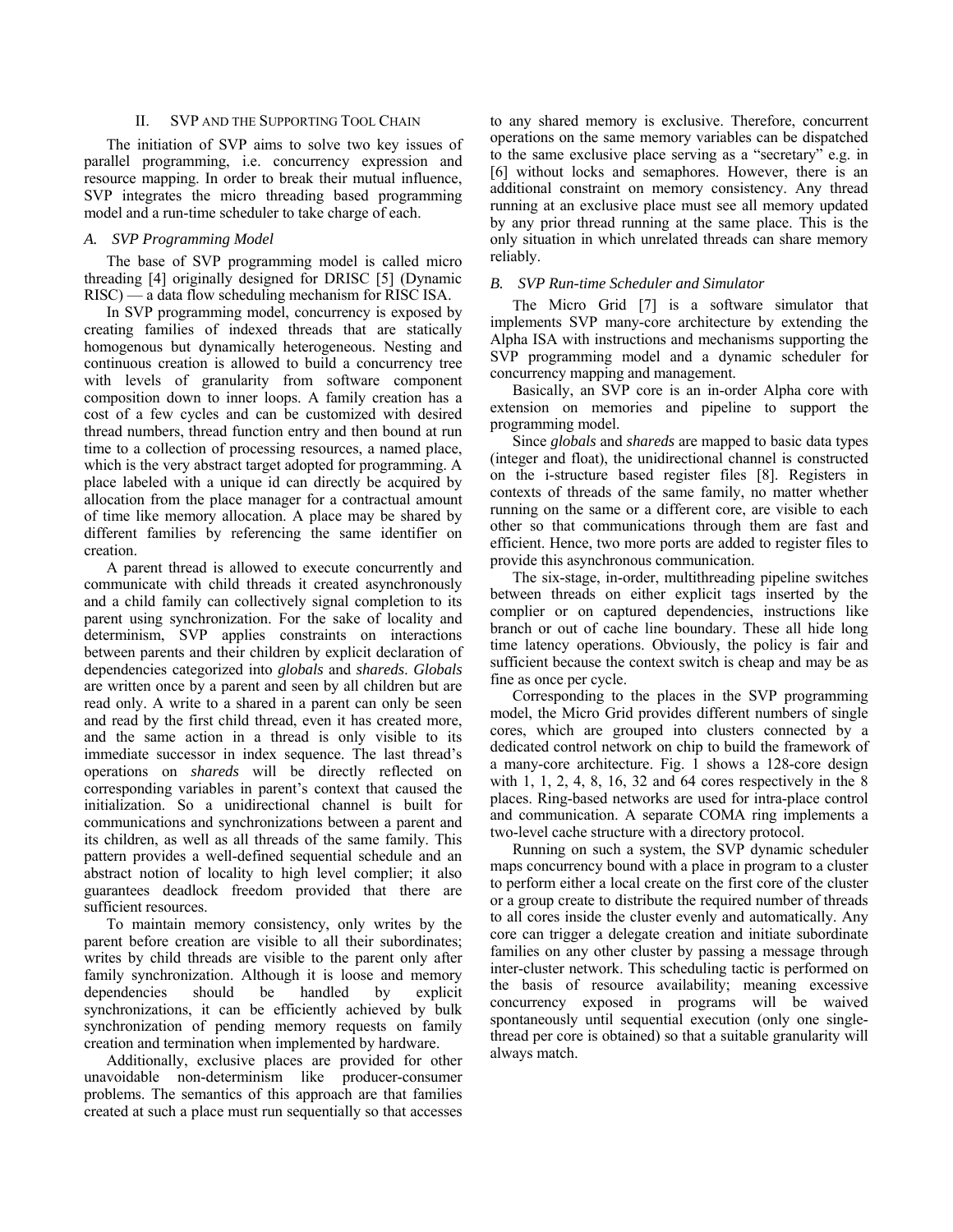

Figure 1. A propoesed design of SVP many-core architecture with 128 cores.

#### *C. SVP Language and Compiler*

SL (SVP Language) [9] is the proposed programming language for SVP. It captures semantics of SVP programming model as the sample code shown in Fig. 2 and is also compatible with plain C codes and platform neutral.

In SL, The place manager, SEP, is introduced to take charge of place allocation for client components or threads according to requirements and current usage. Explicit requests with different allocation policies will be processed in a strict sequential order.

The SL language also provides a monitoring framework and other built-in structures for run-time measurement and data collection to facilitate performance analysis and evaluation. An asynchronous monitoring thread can be triggered to execute with programs to collect cycle-accurate information and then generate statistical data in different forms for further processing. The general procedure is outlined in Fig. 3.

A GCC-based compiler generates binary code targeting the Micro grid using different ISAs from SL source code. Our partners are also developing high-level and more generic compilers from both standard (e.g. C, C++) and novel languages (e.g. SAC [10], S-NET [11]) targeting the tool chain we have developed for SVP and the FPGA implementation of a single core SVP chip based on the SPARC instruction set within the Apple Core Project of EU [12].

#### III. EXPERIMENTS AND RESULTS

As is known, parallel computing prefers arithmetic intensive applications. Usually, such use cases may bring out its best to yield better performance. So does SVP [1]. However, a concurrency model should not be constrained within a finite field. If so, it will lose pervasiveness and become a specialized tool. Consequently, we carry out experiments on more complicated applications with quite few arithmetic operations to study the effect of SVP. Here, Game of Life is chosen as an example to demonstrate part of the work.



Figure 2. SL code example: t\_main( ) creates 10 threads indexed from 0 to 9 at default place to print a dot respectively.



Figure 3. Monitoring thread: collects information of metrics and provides reports to gnuplot.

#### *A. Game of Life in SL and Configurations*

The popularity of Conway's Game of Life (GOL) may lie in the fact that cells' self evolution in an infinite two dimensional orthogonal square grid is only determined by initial inputs but can generate very complicated and unbelievable life patterns. People are not only interested in searching for inputs leading to such patterns, but algorithms to simulate the process rapidly and efficiently [13].

Although intrinsic dependencies between neighboring generations permeate the entire evolution procedure, yet it is still possible to exploit parallelism within the same generation for performance improvement. The major problem in implementing this algorithm is managing the infinite plane and ensuring an efficient processing of this sparse structure.

Among existing optimized schemes, we chose a relatively naïve one out of simplicity of parallelization. The structure of the three-stage procedure is shown in Fig. 4. It decomposes the infinite plane into chunks and maintains a list of active chunks to be processed in the next iteration. The algorithm is interesting in that it processes both chunks and list in parallel and also requires mutual exclusion.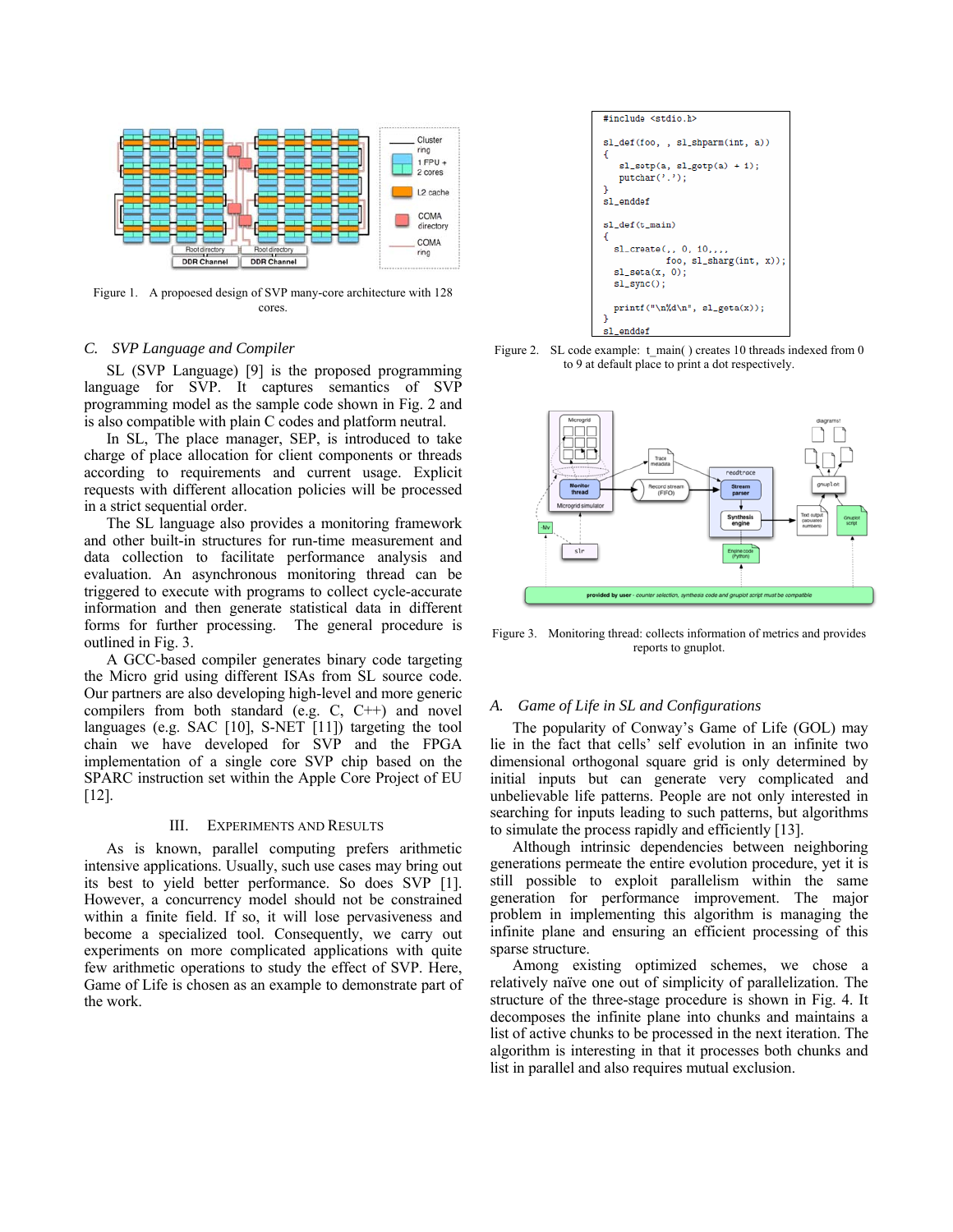

Figure 4. Algorithm adopted to implement GOL in SL. Three stages are used in processing each chunk, processing requests of new chunk allocation, updating chunk info and storing into the hash table.

 Assuming that at the beginning of each iteration, there are M active chunks with a size of  $N \times N$ , the performance cannot be better than  $O(MN^2)$  in sequential mode. Hence, exploiting concurrency within each stage has benefits but depends on the initial inputs, chunk size and granularities. For example, the trick of tuning N rests with the fact that a smaller one reduces useless cycles on less active chunks but increases memory and scheduling overheads, however, a larger one reduces references to neighboring blocks and requests to dispatcher but has a coarser granularity of active versus inactive regions.

As mentioned, GOL will be affected by initial inputs, chunk size and evolving generations. We select three interesting inputs with a distinct tendency of generating active chunks during iterations and each resulting unique life patterns. From Fig. 5, it can be seen that both *Herschel* and *Thunderbird* have summits and the former is oscillating around 4 after 150 iterations, the latter becomes stable after 250. *Rabbits* is quite another matter, as it fluctuates and keeps changing with no rules but the overall trend is increasing.

Restricted by candidate benchmarks, the lower bound of chunk size cannot be smaller than 10. Thus, we start from a single chunk of size  $10\times10$  and scale to  $100\times100$  with a step of 10.

In addition, another parameter called block size is also important. It determines the number of thread slots per family per core. Usually, it is only a software matter but here it plays a role of configuring the hardware granularity as it determines the number of simultaneous threads executed by a single core. We don't want to use the default value (i.e. hardware limited) but watch how this factor influences concurrency performance. Considering present commercial processors support upmost 8 threads per core, this parameter will be confined in range  $1 \sim 16$  accordingly.

#### *B. Profiles of Micro Grid Simulator*

We have discussed possible platform neutral factors influencing behavior and final performance of GOL. When running on the Micro grid, we still have to investigate hardware choices for better results.



Figure 5. Benchmark properties viewed by the number of  $10 \times 10$ -size active chunks per iteration

Since the Micro Grid Simulator allows the targeting of different implementations of many-core architectures, we offer different configurations as profiles for flexibility. These profiles are used as a command line option and applied to the simulator at the stage of initialization. At present, the emphasis is put on place size and properties of memory hierarchy.

For GOL, c256\_4 is more desirable. As implied in the name, this profile has 256 cores and 4 external DDR channels in total and a COMA memory. Compared with other configurations, more places are favorable for scalability; COMA is much more pragmatic than other memory models, and more DDR channels provide larger external memory bandwidth that may benefit the dynamic allocation of new chunks.

The general specifications of c256 4 are as follows.

- A 64-bit Alpha core with 1KB, 4-way set associative L1 I- and D-caches, 1024 integer registers and 512 floating-point registers, supporting a maximum of 32 families (including a reserved exclusive entry) and 256 threads. The clock rate is set at 1200MHz.
- A pipelined floating point unit is shared between two cores with 3, 8 and 10 cycles latency for add/mult, division and sqrt respectively.
- An on-chip COMA memory with two-levels of ring network and 4 DDR3-2400 1200MHz channels off chip with a bandwidth of 18.75GB/s per channel. At the top level there are 8 COMA directories each supporting rings of eight 32 KB, 4-way, set associative L2 caches with 64-Byte cache lines. Thus, 2MB on-chip L2 cache is available in total and offers a bandwidth of 75GB/s.
- 256 cores configured with an inter-place cross-bar network as 16 places comprising the following number of cores:  ${1,1,2,4,8,16,32,64,1,1,2,4,8,16,32,64}$ .

#### *C. Metrics and Evaluation*

What we are keen on illustrating is nothing more than speedup as the original intention of all work. It will be illustrated by comparing concurrent performance with the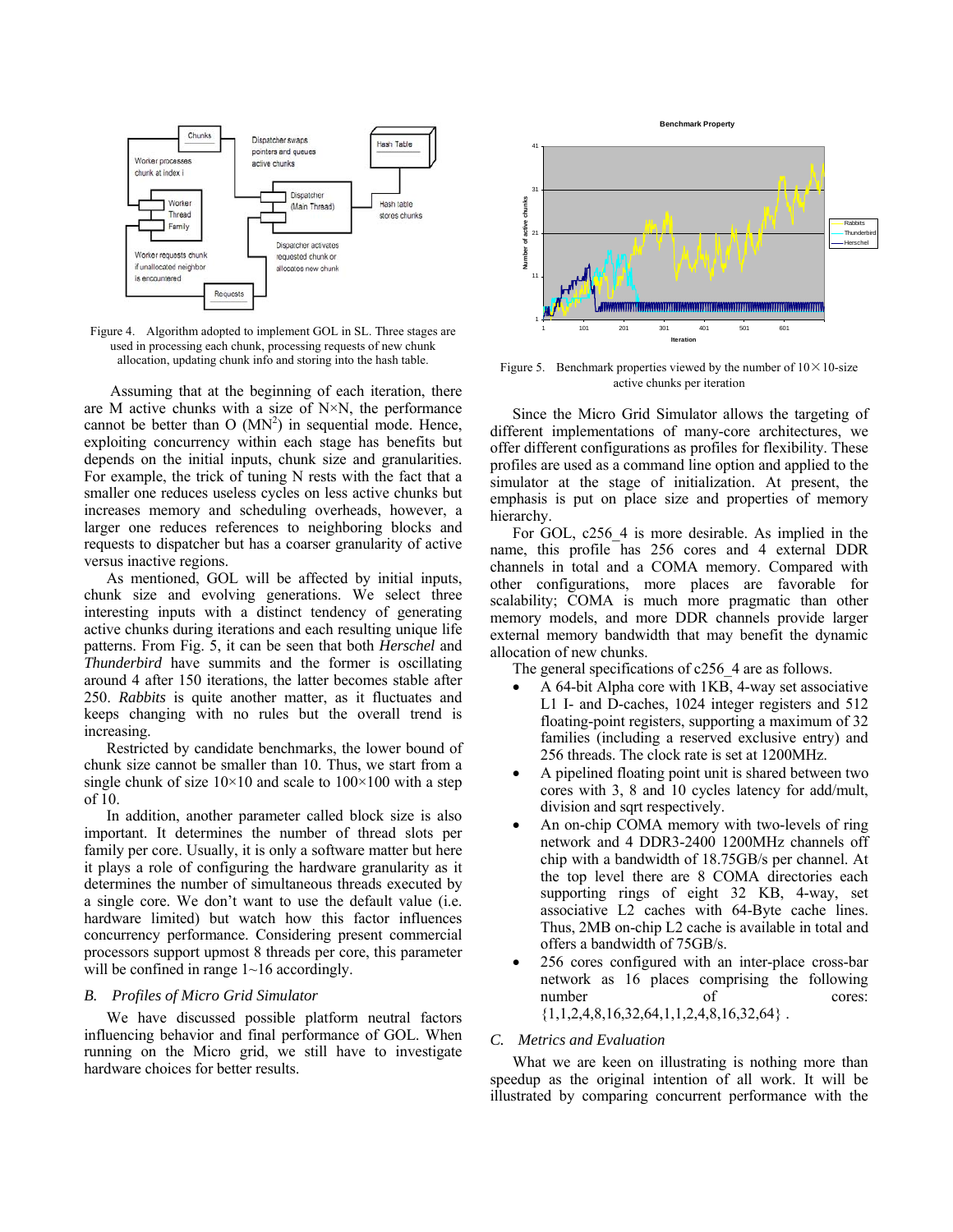cost of sequential execution on a single core with single thread slot. This can be achieved easily since the switch between sequential and parallel only depends on actual resources acquired; hence there is no need to change the code. Absolute performance in GFLOPS is not feasible because GOL rarely has FP operations. Computing resource utilization is another interesting metric and will be measured by pipeline efficiency.

While running on Micro Grid, function main () is designated to a single core place. An additional single core place is allocated acting as the exclusive place for potential races. GOL evolutions are dispatched to 1, 2, 4, 8, 16, 32 and 64 concurrent cores respectively to get the desired results.

Although each processing stage is parallelized, exclusive operations on shared memories exist and should be guaranteed. Therefore, it's difficult to quantify the exact proportion of parallel parts to the entire task, thus is not possible to estimate theoretical speedup.

Fig. 5 exhibits distinct properties of three different life patterns; whereas, all of them give quite the same results. Fig. 6 and Fig. 7 from *Thunderbirds* disclose the actual benefits from system expansion and reconfiguration separately by executing the same binary code of GOL.

Fig. 6(a) shows the speedup from 8-thread slot cores with increasing numbers and chunk size. Viewing horizontally, when cores are fewer, e.g. 2, 4 and 8, speedup is almost insensitive to chunk size. For different chunk sizes, the speedup varies with available cores in varying degrees. Fig. 6(b) provides a precise illustration. It depicts the relative speedup for each doubling of the number of cores. Smaller chunk sizes always give descending curves from 4 onwards (a leap for chunk size 10 from 16-32 is rather an exception). Situations with larger sizes are better and from 4 to 16 cores, the scaling for each doubling is approximately between 1.9 and 2 but eventually this also drops for 32 and 64 cores. Mostly, this is resulted from the lack of concurrency while increasing computing resources. Costs of thread management, synchronization and communication offset the benefits from parallelization. From the curve of 100, it can be deduced that if chunk size is large enough, the speedup scalability will be much closer to 2 for long and delay the drop. However, all curves above 1 are accordant with Fig. 6(a) indicating speedup keeps increasing under any situations. Figures of other number of thread slots (i.e.1, 2, and 4) also give similar results with little difference. Putting all of this together, we can come to the conclusion that, for GOL, SVP does achieve a good scalable performance through providing more computing resources as long as sufficient concurrency is exposed.

Fig. 7 emphasizes the effect of varying the number of thread slots used but the same number of cores. As Fig. 6, we present absolute speedup and scalability from a 64-core place. In Fig. 7(a), speedup is increasing steadily from single

thread slot onwards and reaches a summit at 8 but declines sharply at 16 for most cases. Such descent is reflected by curves in Fig. 7(b) falling from above 1 down to 0.3 and even lower between 4-8 and 8-16 for chunk size 30 and larger. It also shows that, for chunk size 10, speedup only changes at 1-2 and then keeps stable regardless of thread slot increase. The same phenomenon may occur to 20 from 8-16.

Explanation of this result should start from task allocation policy of SVP run-time scheduler. Out of fairness and workload balance, independent threads of a family will be distributed to all cores within a place averagely. Hence, difference of thread numbers among cores is 1 at most. Thread slot only sets the upper bound of the number of concurrent threads of a family in a core. Usually, a large value takes advantage of multithreading to hide latencies better, but it is not always the case. Let's take chunk size 30 as example. In a 64-core place, each core has to run at least 14 threads (15 for some 4 cores) to process a chunk. So thread slot functions from 1 to 14 and then becomes useless onwards. If it is small (i.e. 1, 2 or 4), benefits from thread scheduling is notable. Nevertheless, larger value may leads to troubles in that allowing too many threads to be created and running concurrently will aggravate resource competition, and lead to longer waiting time due to contention and rescheduling, memory saturation and bandwidth limitation. If these negatives gain the upper hand, speedup does decrease. The stability of line 10 from 2-4 is only because there are at most 2 threads per core and this number for chunk size 20 is 7. Defining a larger value for each is meaningless.

Compared with Fig. 6(b), the speedup scalability out of thread slot is not that good. As analyzed, there should be an optimal value as a balance point to generate acceptable result (like the initial value of larger chunk size in Fig. 7(b)). Anyhow, it indicates the passable performance of SVP on the change of thread slot as an example of core properties.

Beside speedup and scalability, we would like to study another closely related metric - system efficiency defined by the average pipeline utilization over all cores. This reflects the effectiveness of the SVP core's scheduling policy. Results from the change of thread slots and core numbers are presented in Fig. 8(a) and Fig. 8(b) as the average of concurrent cores because the other two, i.e. for function *main* () and the exclusive place, are used infrequently as they are always occupied with long latency operations and have no other threads to switch between. Fig. 8(a) shows the same effect of thread slots on system efficiency as it on speedup in Fig. 7(a). These results come out of similar reasons. The curved surface in Fig. 8(b) discloses the relationship among system efficiency, available concurrency and computing resources. More cores and smaller chunk size hinder multithreading from giving play to its advantages. It is the same conclusion we get from Fig. 6(a).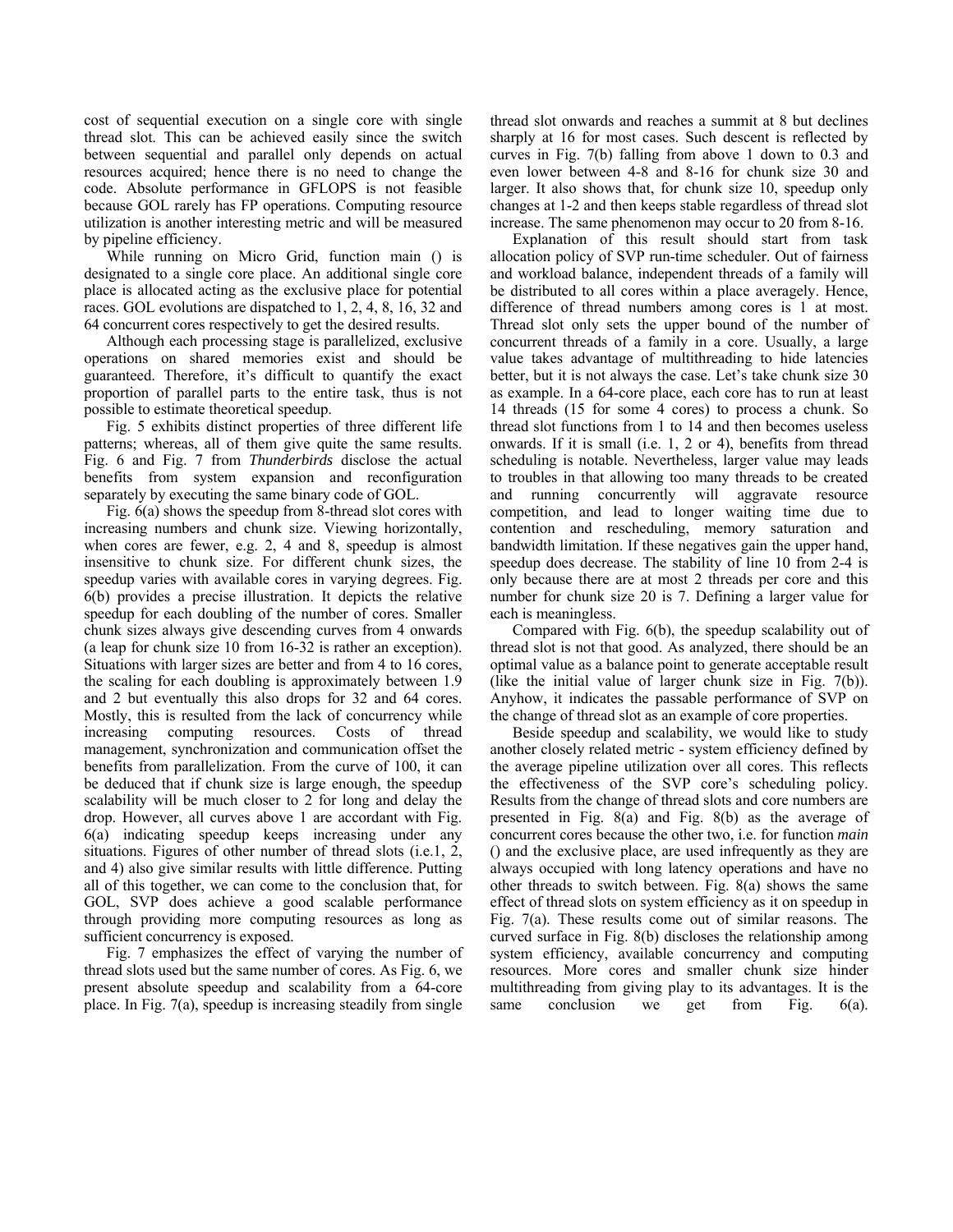

Figure 6. Speedup resulting from system expansion - places with different number of cores : (a) absolute speedup (b) speedup scalabilty



Figure 7. Speedup resulting from system reconfiguration - cores with different number of thread slots: (a) absolute speedup (b) speedup scalabilty



Figure 8. System efficiency : (a) 8-core place (b) 8- thread slots cores